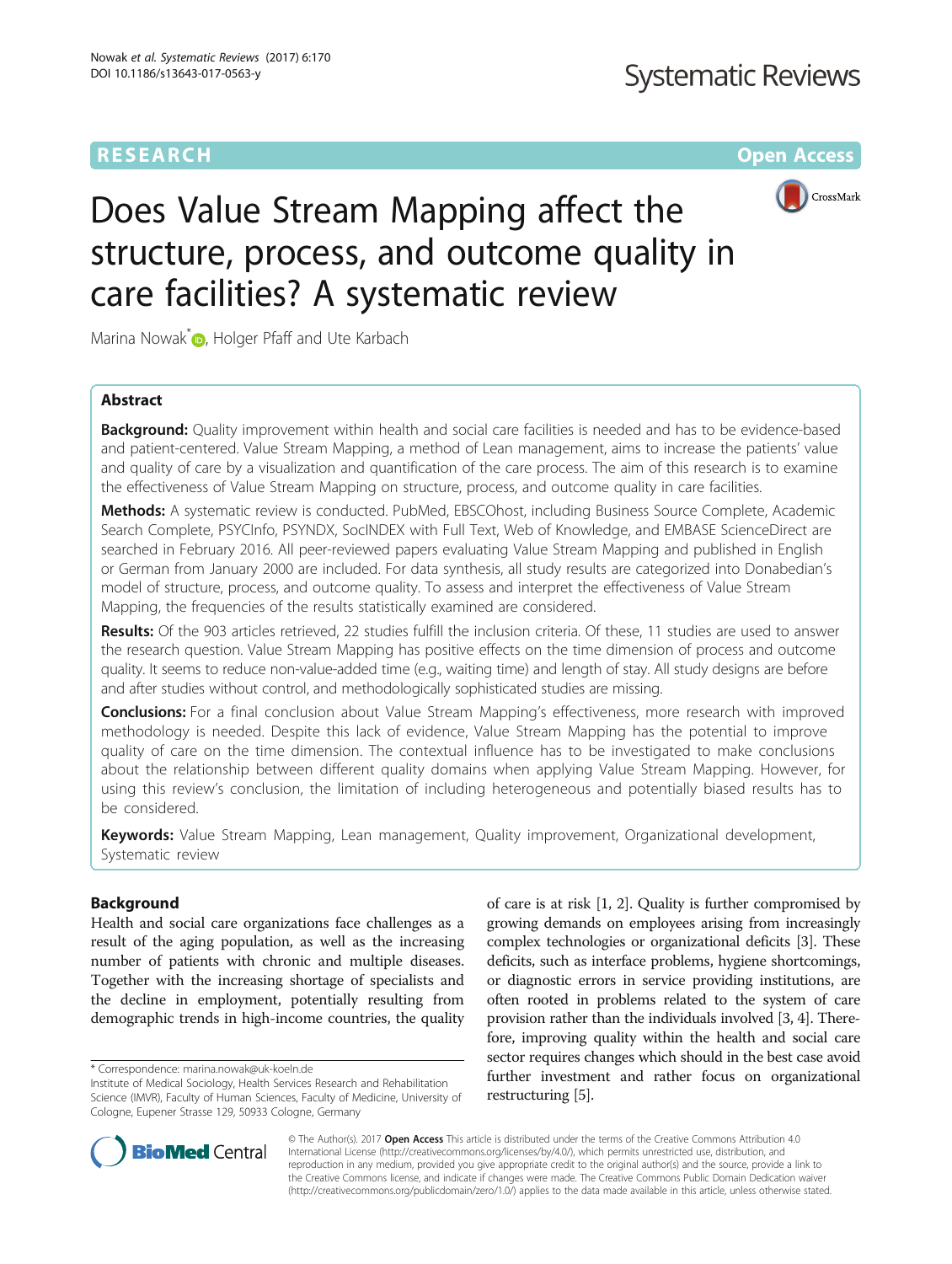Lean management, developed for the automotive industry in Japan, summarizes principles, methods, and procedures to structure organizations and their processes effectively and efficiently. It aims to increase value for the customer and minimize waste. Wastes are processes and activities which bind resources but produce no value [[6](#page-8-0)]. Lean management refers to a way of thinking which enables the recognition of value and the separation and organization of value-added and nonvalue-added time and process steps. The work flow of organizations changes following this value, producing only the outcome defined by the customer. For some time, this approach has been considered as a possibility for organizational development in health care organizations [\[7](#page-8-0), [8](#page-8-0)]. Thereby, the patient becomes the customer, and the care processes improve based on the patient's perspective, adding value, and decreasing waste for him [\[8\]](#page-8-0).

Value Stream Mapping (VSM) is a method of Lean management. It has the potential to improve complex workflows by addressing the customer's needs through visualization and quantification. VSM is used within the context of Lean and Lean Six Sigma interventions, whereby it seems to be an important part of these methods [\[8](#page-8-0), [9](#page-8-0)]. In particular, in the United Stated of America (USA), the actors in health care already use VSM to minimize waste such as waiting times or to avoid unnecessary process steps (e.g., distances) [\[10](#page-8-0)].

Applying this method of process improvement in the context of care organizations is challenging due to the dynamics involved and flexibility required in the process flow within personalized services compared to volume production within industrial applications [\[11,](#page-8-0) [12\]](#page-9-0). However, there are reviews of Lean and Six Sigma in general, applied in surgical services [\[13](#page-9-0)] and emergency departments [[14](#page-9-0)] demonstrating a positive effect. Contrary, another review does not support effects of Lean management within various health care settings [\[15](#page-9-0)]. A further review is not able to make any final conclusion about its effectiveness in health care organizations [\[16\]](#page-9-0), probably resulting from a lack of quality in evaluation studies [\[16, 17\]](#page-9-0) or very different applications of the Lean concept [\[18\]](#page-9-0). Reviews of VSM within the health care sector highlight its importance within Lean management yet made no statement about its effectiveness [\[8, 9,](#page-8-0) [19\]](#page-9-0). Therefore, an assessment of VSM's actual effect on the quality of care is essential.

Consequently, this review aims to investigate whether VSM is suitable for use in care facilities. More specifically, the project at hand examines the effectiveness of VSM on the structure, process, and outcome quality of health and social care settings with respect to patient-centeredness.

## Conceptual framework

For the purpose of properly assessing and measuring quality in care organizations, more conceptual understanding

of quality in care is required. Health science research employs Donabedian's model of structure, process, and outcome quality (SPO framework) which conceptualizes quality as a three dimensional construct [\[20](#page-9-0)–[22](#page-9-0)]. Structure quality describes the environment of the care organization, such as equipment or pathways, but also qualifications of staff or administrative structures. Process quality defines the way of performing health or social services (e.g., treatment delays or use of procedure). Finally, outcome quality is the direct change in the health status of the patient and includes the patients' satisfaction as well as the entire care process [\[21](#page-9-0)]. Breaking down quality into these three domains helps to categorize the outcomes of the studies considered in this review. This facilitates the assessment of the single studies' contributions and ultimately allows the synthesizing of their results.

## Value Stream Mapping

The VSM method includes the visualization of complex work flows, quantification of the resources needed (e.g., staff, materials, time), and restructuring of the work flows into an improved version with focus on the patient's needs [\[23](#page-9-0)]. Therefore, VSM aims to reduce unnecessary process steps and time. These aspects are non-value adding, as they create no value for the patient [[23\]](#page-9-0). Simultaneously, process steps and time which improve quality of the process for patients, e.g., face-to-face contact with the physician [\[24](#page-9-0)], are aimed to be increased. These are services which patients would be willing to pay for [\[10](#page-8-0)] and are called value adding [[23\]](#page-9-0).

VSM can be described in six phases [\[23, 25](#page-9-0)] shown in Fig. [1.](#page-2-0) In the first phase of the VSM method, a current state value stream map of a process is developed, including a pre measurement. The second phase follows with identifying wastes based on this map. After that, in the third phase, solution approaches for improvements of the process are developed, being converted into a future state value stream map in the fourth phase. Subsequently, in the fifth phase, an implementation of the new process is conducted, finishing with an outcome measure (post measurement) as the sixth and last phase.

## Methods

For the purpose of answering the research question, a systematic literature review is carried out. Reporting is done according to the "Preferred Reporting Items for Systematic Reviews and Meta-Analyses" (PRISMA) scheme [[26](#page-9-0)] (see Additional file [1](#page-8-0) for the PRISMA checklist).

## Registration

The project is registered in a project database of German Network Health Services Research ([http://www.versor](http://www.versorgungsforschung-deutschland.de/show.php?pid=2705)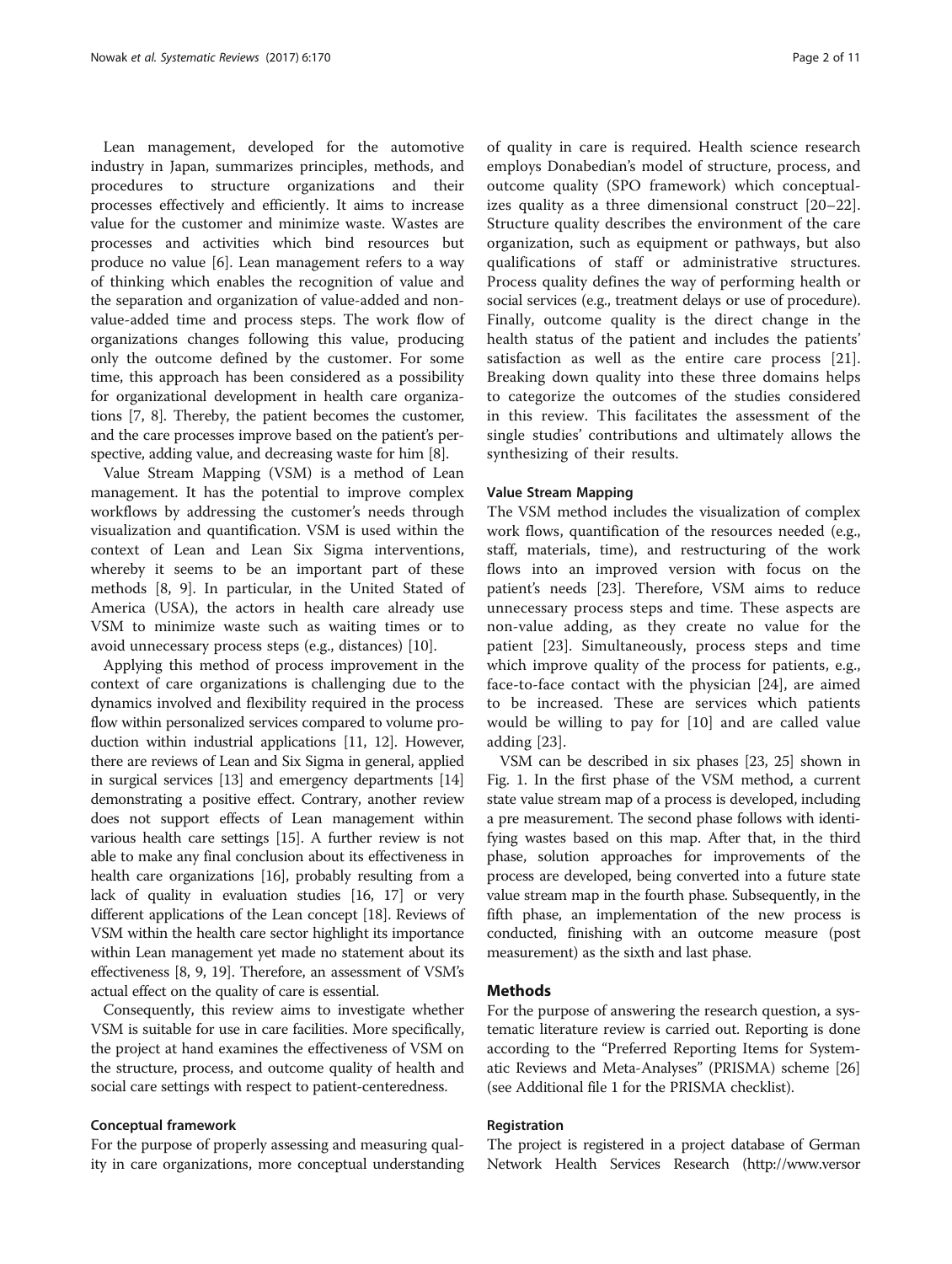<span id="page-2-0"></span>

[gungsforschung-deutschland.de/show.php?pid=2705\)](http://www.versorgungsforschung-deutschland.de/show.php?pid=2705) [\[27](#page-9-0)]. The detailed review protocol is added as Additional file [2](#page-8-0), but it is not registered at the international prospective register of systematic reviews (PROSPERO).

## Information sources

A sensitive search strategy is developed to identify all relevant studies. Studies are identified by searching electronic databases and applying the search to PubMed, EBSCOhost, including Business Source Complete, Academic Search Complete, PSYCInfo, PSYNDX, SocINDEX with Full Text, as well as Web of Knowledge and EMBASE ScienceDirect. Dates of coverage are January 1, 2000 to February 15, 2016, whereby the latter is the date last searched.

## Search

The search strategy consists of two components. The first component represents "Value Stream Mapping" and its synonyms; those are combined with the Boolean operator "OR." The second component embodies all names and synonyms for "care organizations" which are also combined via "OR." Finally, these two components are combined with "AND" to only include studies meeting both criteria. The search strategy is applied to the different databases (see Additional file [3](#page-8-0)) to fulfill special requirements or keywords (e.g., MeSH terms for PubMed). If possible, the search of the components is restricted to the title and abstract.

## Eligibility criteria and study selection

Title screening, abstract screening, and full-text screening are conducted by two reviewers independently to assess whether the studies fulfill the inclusion criteria. Disagreements are resolved through discussion.

Studies evaluating VSM or a concept named differently but using the same technique are included. VSM has to be applied to any type of care facility, such as hospitals or social care institutions. For studies to be considered, it is required that the intervention included at least six phases by Rother and Shook [\[25](#page-9-0)] and Jimmerson [\[23\]](#page-9-0) described above (see Fig. 1). This guarantees homogeneity of the interventions employed. Different implementation methods or methods to analyze the time of the process within the VSM application are allowed. All objectively reported outcomes are included.

All peer-reviewed papers published in English or German from January 2000—because one of the initial descriptions in industrial contexts of VSM was in this time [\[28\]](#page-9-0)—to February 15, 2016 are included to ensure quality assurance and completeness of coverage. The study design has to be quantitative. Secondary literature, such as commentaries, editorials, opinions or perspectives and dissertations, posters, literature research, reviews, and qualitative research, as well as VSM applications in other than care settings, are excluded to increase the homogeneity of studies.

## Data collection process

The data is extracted from the articles by the reviewer MN. The reviewer UK checks the extracted data. Discussion is used to solve disagreements. Microsoft Excel 2016 is used to manage the references and to collect all extracted data in one spreadsheet.

## Data items

The data items, authors, year of publication, study design, intervention details (procedure, involved persons, contribution, duration, and further interventions), setting (institution, department, and country), aim, sample size, and all reported outcomes, changed and unchanged, are extracted when given. The procedure of intervention is used to check for the six phases of VSM. It is assumed that all outcomes can be mapped on to the SPO framework and by clustering they are simplified. Furthermore, the reported outcomes are simplified by reducing on whether the study authors examine and report results statistically in comparison to no statistical analyses. When available, means, standard deviances, 95% confidence intervals, and significance levels are extracted.

## Risk of bias in individual studies

After study selection, quality assessment is conducted in three ways. First, the study design's level of evidence is assessed as proposed by the Oxford Centre for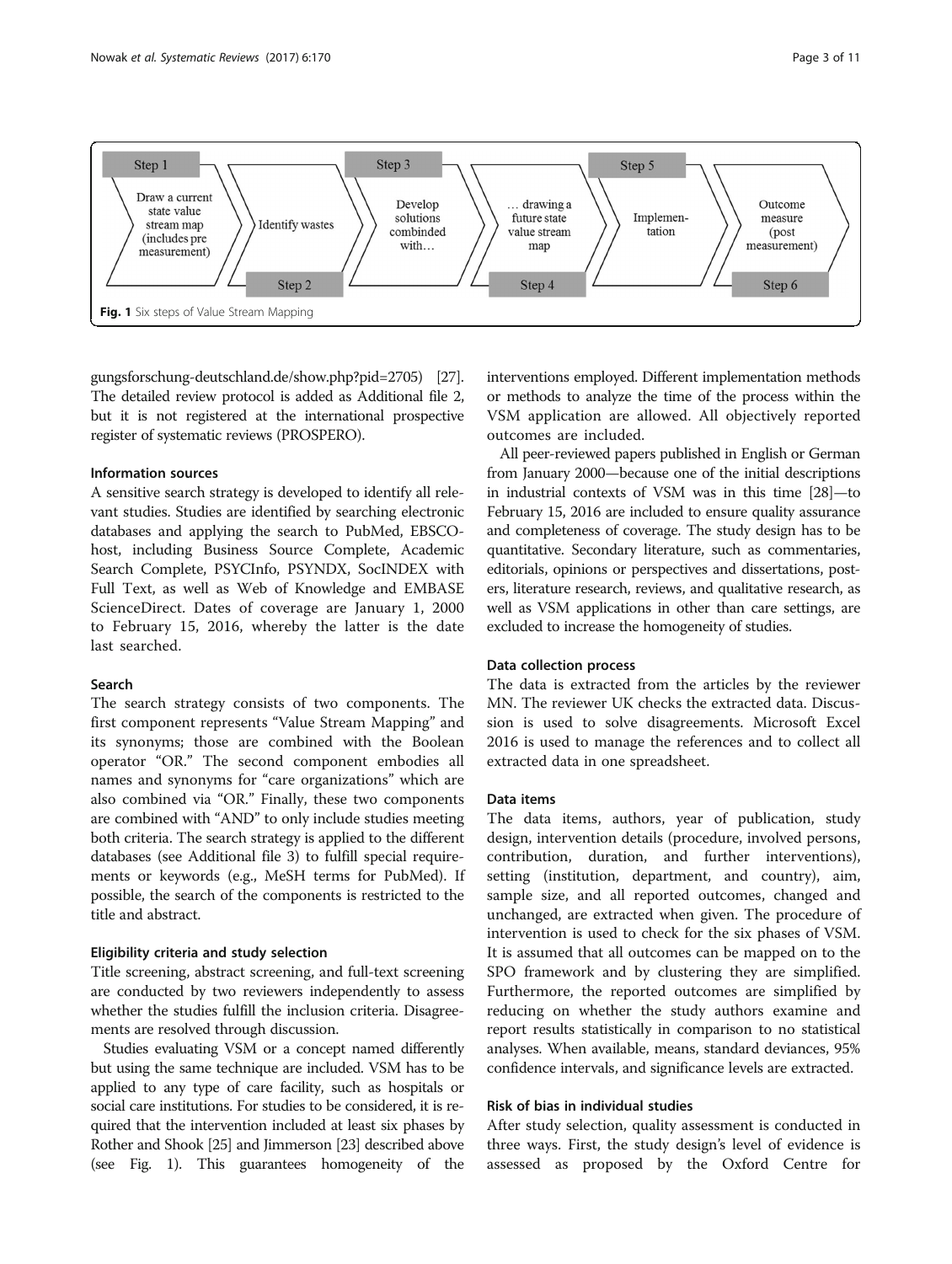Evidence-Based Medicine (OCEBM) [[29](#page-9-0)]. Second, risk of bias is assessed based on the recommendations of the Cochrane Collaboration, thus by study design [\[30](#page-9-0)]. These results do not influence the data synthesis. Third, a further quality assessment is based on whether the studies examine their results statistically (e.g., inferential statistics) and present significance tests. Only these are used to assess the effectiveness of VSM.

### Summary measures and synthesis of results

Due to an expected heterogeneity in methodological approaches and outcomes, no meta-analysis is conducted. Additionally, it is decided not to develop a forest plot of the studies' results because of too much variation (e.g., time measurements). Therefore, the synthesis and analysis of the results has a descriptive character. To synthesize the results, all studies are mapped on to the SPO framework based on literature [[20](#page-9-0), [21](#page-9-0)]. In addition, in an inductive step, results are mapped on to subcategories for process, structure, and outcome quality (e.g., nonvalue-added or value-added time for process quality). This procedure ensures a finer grained synthesis and does not overly generalize.

In order to assess and interpret the effectiveness of VSM, only studies fulfilling the third quality assessment are considered. If the data allows, means are listed and 95% confidence intervals are extracted or calculated out of standard deviations. The frequency of the outcomes in each quality dimension is determined.

## Risk of bias across studies

Because of the expected high levels of heterogeneity between studies, assessing the risk of bias across studies is infeasible (e.g., variation in setting or outcome measure). However, in order to minimize the risk of selective reporting within studies, all given results are included.

## Results

Figure [2](#page-4-0) shows the process of study selection. The search strategy identifies 602 peer-reviewed articles (after removal of duplicates). After title screening, 329 articles proceed to abstract screening. This further reduces the number to 230 relevant for full-text screening, whereby 7 are not available. Finally, 22 studies fulfill the inclusion criteria for the qualitative synthesis.

The study's authors, country, setting, year of publication, name of intervention, procedure of intervention, stated aim, study design, sample size, as well as all reported results, changed and unchanged, are extracted. Involved persons and contribution are not extracted because of little information in articles. Information about procedure of intervention is only used to check whether the interventions follow the six phases of VSM but is not used for

analysis. Additional file [4](#page-8-0) gives an overview of the included studies and data items.

Of all 22 studies, the studies that most often applied VSM are carried out in the USA (50%). Three of the 22 studies are conducted in Canada, two in the UK, and one each in Brazil, China, India, Spain, Ireland, and Sweden.

The chosen approach includes studies from various settings within care facilities. Thereby, the application areas, as well as the accuracy in describing the setting, differ between the studies. VSM is applied to the emergency department in four of the 22 studies. Five studies are conducted in surgical services or operating theaters directly. In five studies, the authors carry VSM out to improve administration processes, whereby one of these studies is also applied in a surgical service department. Pharmacy or medication operations are examined in three studies. Two further studies are conducted within outpatient units. The setting of the remaining four studies cannot be categorized (e.g., inpatient rehabilitation unit or complex chronic care management).

All of the studies have a before and after design without control. Three studies further include a mixed methods approach. The research is mostly descriptive, even when using a before and after design. Following the OCEBM, all studies are graded at Level IV [\[29\]](#page-9-0), when assuming the before and after design without control being at least as evident as case series.

Within the second quality assessment, the risk of bias with critical appraisal checklists following the study design, as suggested by the Cochrane Collaboration [[30](#page-9-0)], is planned. The Cochrane Collaboration does not provide any checklist for before and after studies without control. They suggest treating the results with caution [\[30\]](#page-9-0) as internal validity is threatened. To differentiate between the studies and get insight into their internal validity, the methodological index for non-randomized studies (MINORS) [\[31](#page-9-0)] is used retrospectively. As suggested by Zeng and colleagues [[32](#page-9-0)], it is an excellent tool for the assessment of non-randomized interventional studies.

Overall, none of the studies met all the criteria to avoid risk of bias. Only three studies [\[24, 33](#page-9-0), [34\]](#page-9-0) reach a score of 10 or more, whereby the total score is 16. In average, the studies only reach a score of 5.59, ranging from 1 to 13 (see Additional file [4\)](#page-8-0). The background within the introduction is described in all studies, and mostly the objectives are described adequately. However, the authors generally do not include a theoretical context in form of a contextual or logical model. A study protocol is only reported once [[33\]](#page-9-0). The likelihood of biased assessment is given for most of the studies. One single study addresses potential sources of bias by including an observer effect period. This is to control for unintended effects of reactive measurement, describing the effect of changing one's actions because of being observed and evaluated. Finally,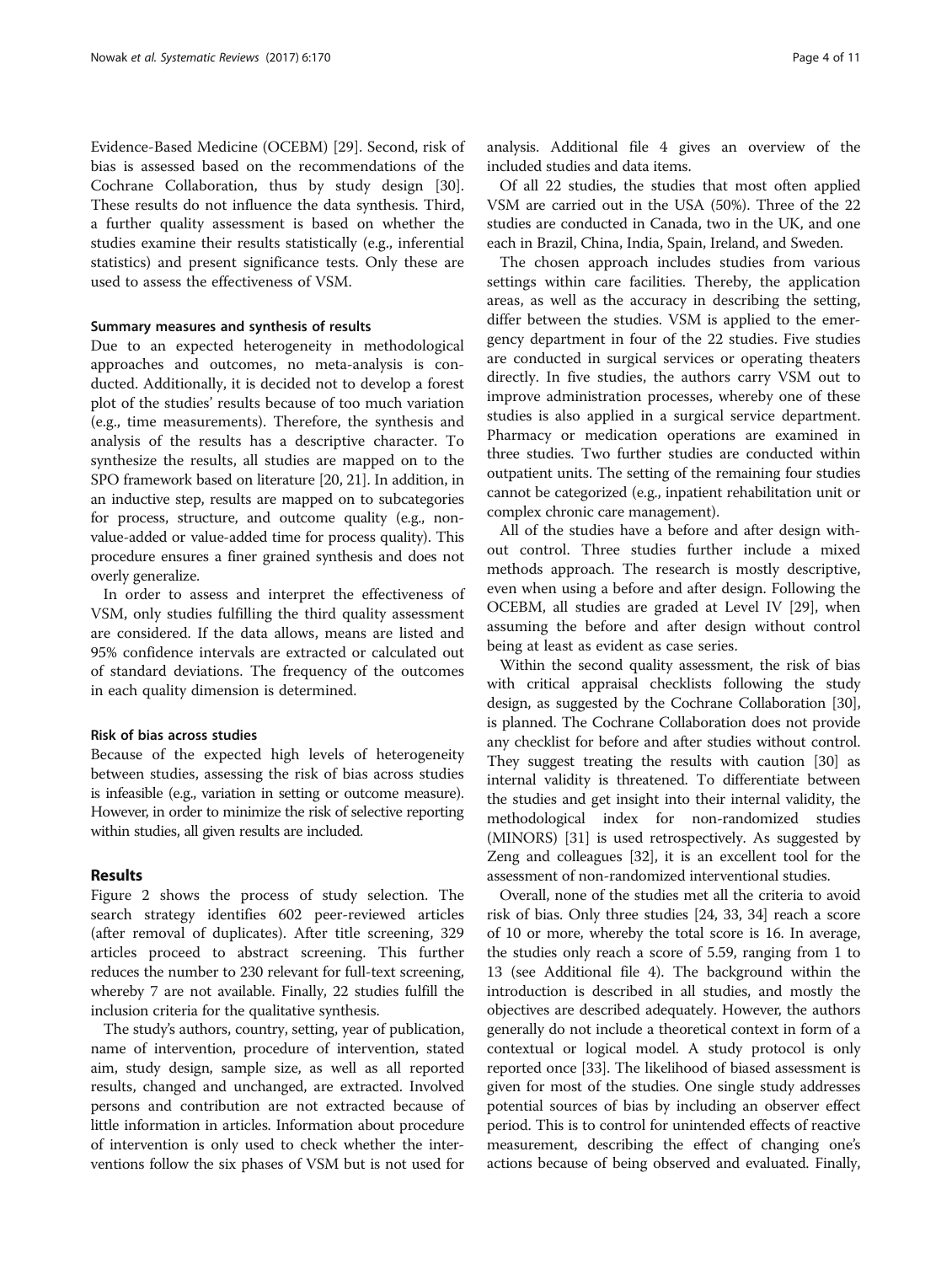<span id="page-4-0"></span>

only some studies include prospective calculations of the study size, describing it adequately only once.

All results of the 22 studies are mapped on to the SPO framework (see Table [1](#page-5-0)). Therefore, subcategories are developed inductively. These are volume of patients (e.g., changed incoming calls for appointment, number of patients per month), staff reallocation (e.g., changed utilization of staff ), education of staff (e.g., changed educational experience of surgical residents), and room change (e.g., changed walking distances) for structure quality. Within process quality, the subcategories are non-value-added time (e.g., changed waiting times or time from initial call until appointment was scheduled), non-value-added process steps (e.g., changed number of patients' appointments canceled without being seen or number of errors), value-added time (e.g., changed faceto-face contact between physician and patient), and staff satisfaction (e.g., changed morale of staff). Finally, mortality/infection, length of stay (e.g., changed total processing time or turnaround time), costs (e.g., changed weekly expenses), and patient satisfaction are subcategories for outcome quality.

Half of the studies (11 studies) examine results statistically and thereby fulfill the third quality assessment criteria. These studies are used to answer the research question, and the minimum quality standard ensures the reliability of this review's results.

## Effect of Value Stream Mapping on the quality of care

In this section, all outcomes of the 11 studies that examine results statistically and provide significance levels (see Additional file [4](#page-8-0)) are used to answer the research question concerning the effect of VSM on the quality of care based on Donabedian's quality domains.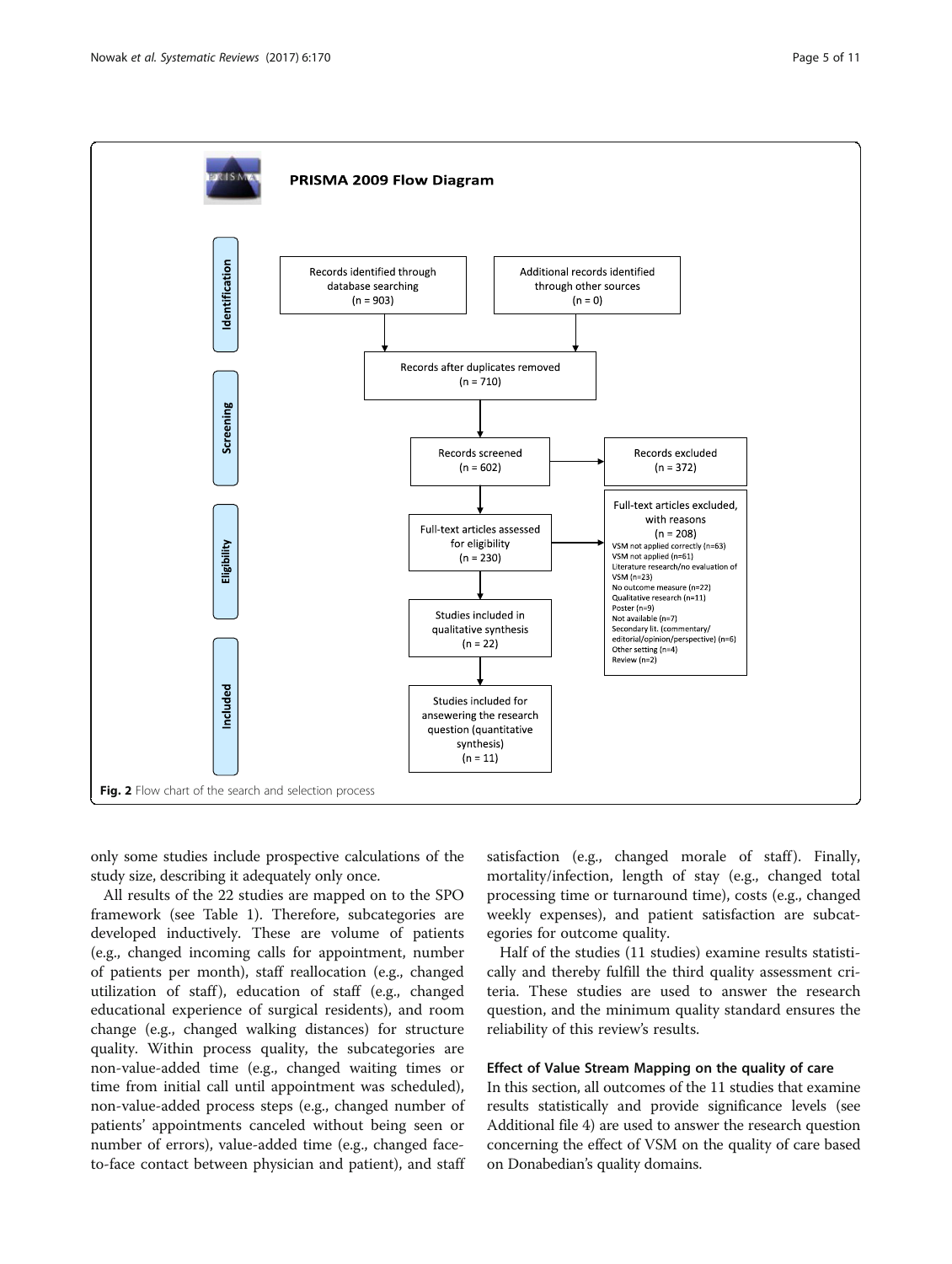<span id="page-5-0"></span>

| $\sum_{i=1}^n \sum_{j=1}^n x_j = \sum_{i=1}^n x_i$<br>Quality domains and subcategories Structure quality |          |                                    |                       |                | Process quality<br>ここのりころ |                                  |                     |                       | Outcome quality   |         |                      |                         |
|-----------------------------------------------------------------------------------------------------------|----------|------------------------------------|-----------------------|----------------|---------------------------|----------------------------------|---------------------|-----------------------|-------------------|---------|----------------------|-------------------------|
| Included studies                                                                                          | patients | Volume of Reallocation<br>of staff | Education<br>of staff | change<br>Room | added time<br>Non-value-  | Non-value-added<br>process steps | Value-added<br>time | satisfaction<br>Staff | Length of<br>stay | Costs   | Mortality/infections | satisfaction<br>Patient |
| Arbune et al. [57]                                                                                        |          |                                    |                       | $\circ$        | $\circ$                   |                                  |                     |                       | $\circ$           |         |                      |                         |
| Bhat et al. [58]                                                                                          |          |                                    |                       |                |                           |                                  |                     |                       |                   |         |                      |                         |
| Chiodo et al. [59]                                                                                        |          |                                    |                       |                | $\circ$                   |                                  | $\circ$             |                       |                   |         |                      |                         |
| Collar et al. [33]                                                                                        |          |                                    | $\times$              |                | $\leq$                    |                                  |                     |                       |                   |         |                      |                         |
| Ford et al. [41]                                                                                          |          |                                    |                       |                | $\leq$                    |                                  |                     |                       | $\times$          |         | $\times$             |                         |
| Godinho Filho et al. [60]                                                                                 | $\circ$  |                                    |                       |                | $\circ$                   | $\circ$                          |                     |                       | $\circ$           | $\circ$ | $\circ$              |                         |
| Kim et al. [61]                                                                                           |          |                                    |                       |                | $\circ$                   | $\circ$                          |                     |                       | O                 |         |                      |                         |
| L'Hommedieu and Kappeler [34]                                                                             | $\circ$  |                                    |                       |                |                           | c                                |                     |                       |                   |         |                      |                         |
| Martin et al. [62]                                                                                        |          |                                    |                       | $\circ$        | $\circ$                   | $\circ$                          |                     | $\circ$               | $\circ$           |         |                      |                         |
| Mazur et al. [63]                                                                                         |          |                                    |                       |                |                           |                                  |                     |                       |                   | $\circ$ |                      |                         |
| Mazzocato et al. [24]                                                                                     |          |                                    |                       |                |                           |                                  |                     |                       |                   |         |                      |                         |
| McDermott et al. [37]                                                                                     |          |                                    |                       |                |                           |                                  | $\check{\bullet}$   |                       |                   |         |                      |                         |
| McJoynt et al. [40]                                                                                       |          |                                    |                       |                |                           |                                  |                     |                       |                   |         |                      |                         |
| Michael et al. [38]                                                                                       | $\circ$  |                                    |                       |                |                           | $\leq$                           |                     |                       |                   |         |                      |                         |
| Ng et al. [64]                                                                                            | O        |                                    |                       |                | O                         | $\circ$                          |                     |                       | $\circ$           |         |                      | $\circ$                 |
| Reznick et al. [36]                                                                                       |          |                                    |                       |                |                           |                                  |                     |                       |                   |         |                      |                         |
| Rico and Jagwani [65]                                                                                     |          |                                    |                       |                |                           | $\circ$                          | $\circ$             |                       |                   |         |                      |                         |
| Sampalli et al. [66]                                                                                      |          |                                    |                       |                | $\circ$                   |                                  |                     |                       |                   |         |                      |                         |
| Skeldon et al. [35]                                                                                       | $\times$ |                                    |                       |                | $\check{\bullet}$         | $\circ$                          |                     |                       |                   |         |                      |                         |
| Wojtys et al. [67]                                                                                        |          |                                    |                       |                | $\circ$                   | $\circ$                          |                     |                       |                   |         |                      | $\circ$                 |
| Yousri et al. [39]                                                                                        |          |                                    |                       |                | $\times$                  | $\times$                         |                     |                       | $\times$          |         |                      |                         |
| Zhu et al. [68]                                                                                           | $\circ$  |                                    |                       |                | $\circ$                   |                                  |                     |                       |                   |         |                      |                         |
| · Improvement/change: significant result                                                                  |          |                                    |                       |                |                           |                                  |                     |                       |                   |         |                      |                         |

Table 1 Results of included studies mapped on to quality domains and subcategories Table 1 Results of included studies mapped on to quality domains and subcategories

x No improvement/change: no significant result x No improvement/change: no significant result<br>○ Observed improvement/change: no statistical analysis Observed improvement/change: no statistical analysis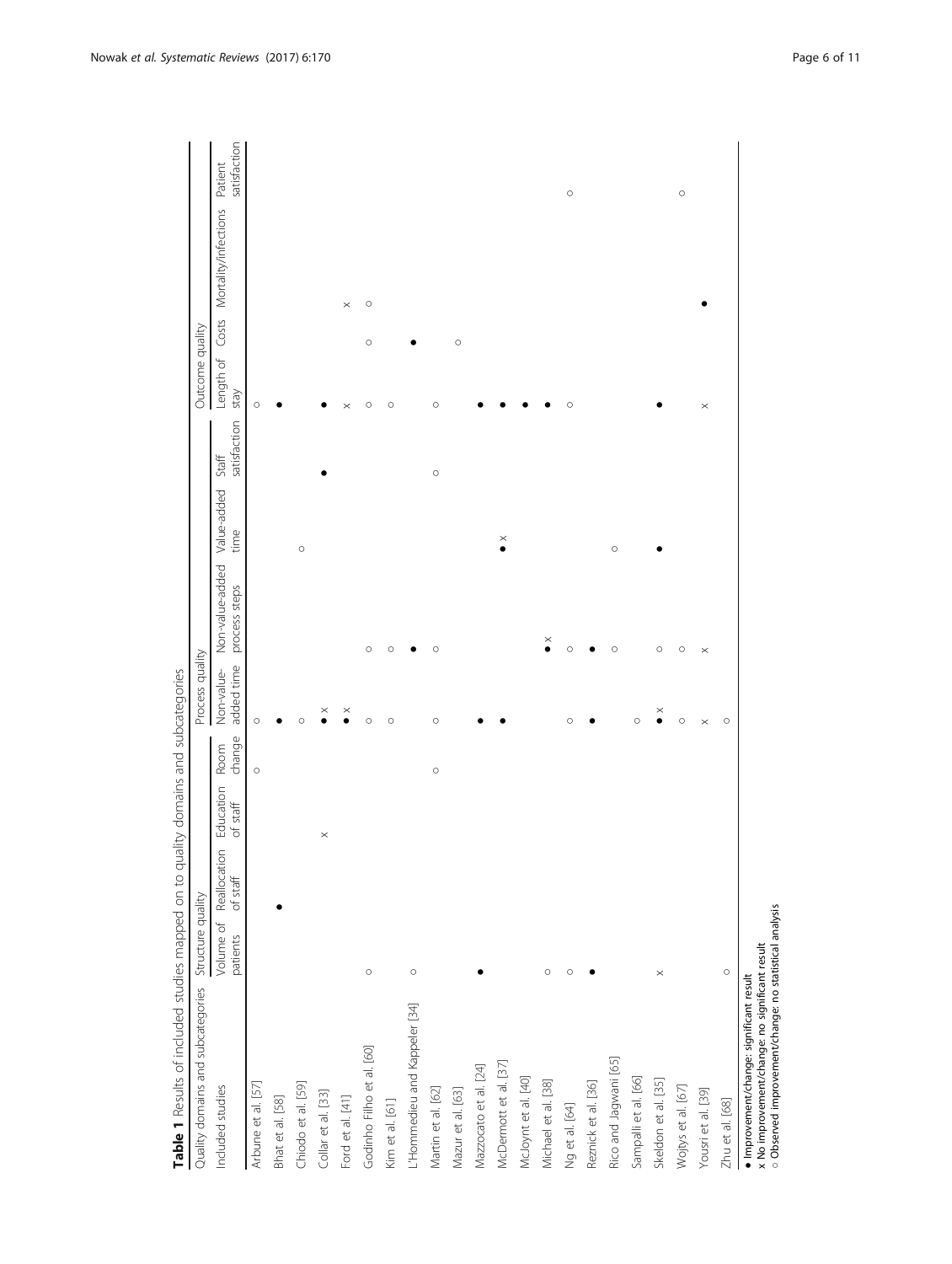Outcomes of the five studies are categorized into structure quality, whereas only three studies produced statistically significant results. The volume of patients or material/products is measured in three studies, e.g., decreased clinic volume [\[35](#page-9-0)] or increased number of overall patients per month [[36](#page-9-0)]. However, the results are ambiguous such that no clear conclusion concerning VSM's effectiveness on structure quality can be drawn.

Ten of the 11 studies include outcome measures for process quality. Most of them (nine studies) use at least two outcome measures for process quality. Non-valueadded time is measured in eight studies. Thereby, VSM achieve a statistically significant improvement in seven of these studies. For example, a reduction of waiting time from initial call to consult and from consult to operation [[36\]](#page-9-0), or the time from arrival to the time the physician is seen [[37\]](#page-9-0) are observed. Non-value-added process steps were measured statistically in four studies. Here, the number of errors for the doses within pharmacy operations [[34\]](#page-9-0) as well as the number of patients who canceled appointments without being seen [[36\]](#page-9-0) is reduced by a statistically significant magnitude. However, the authors of two articles find ambiguous [[38\]](#page-9-0) or negative [[39](#page-9-0)] results. Two studies measure value-added time such as face-to-face contact with a physician or nurse [[35](#page-9-0), [37\]](#page-9-0), producing varying results. Staff satisfaction is measured only once such that no effect can be assumed. Although some aspects of process quality are not affected by VSM, the time aspects prove to be responsive to VSM interventions.

The outcome quality is measured in ten of the 11 studies. However, only length of stay is measured in more than two studies. Seven studies out of nine find a statistically significant reduction of length of stay, e.g., a reduction of the total patient journey time [\[37\]](#page-9-0), a reduced total processing time from receipt to result [\[38](#page-9-0)], or a reduced turnaround time for internally authored protocols [[40\]](#page-9-0). In contrast, Yousri and colleagues [[39](#page-9-0)] and Ford and colleagues [\[41](#page-9-0)] are not able to confirm a statistically significant reduction of length of stay. Nevertheless, it is concluded that the time dimension, in this case length of stay, is affected by VSM.

## Discussion

Overall, the results show that there are no studies with high methodological quality to make a final conclusion about VSM's effectiveness in health and social care organizations. All Lean applications described in the studies produce at least one positive effect through VSM, including no negative effect on the quality of care. A common but no less important challenge of all systematic reviews is handling publication and reporting bias [\[14, 18](#page-9-0)]. In the review at hand, only one of the included studies finds more non-statistically significant results than otherwise

[[39](#page-9-0)]. No study finds a negative effect of the VSM method. Risk of bias of individual studies is high in most studies, but their results are still included. Further, risk of bias across studies is not feasible to assess because of the studies' heterogeneity. Therefore, the results have to be interpreted with caution.

Nevertheless, the results indicate that VSM, as proposed by Rother and Shook [\[25\]](#page-9-0) and Jimmerson [[23\]](#page-9-0), has a positive effect on process and outcome quality in health care facilities. Process quality is mainly affected in terms of a reduction of non-value-added time, thus confirming the expectations derived from different (e.g., automotive) industrial applications [[42](#page-9-0)]. This aspect is patient-centered because e.g., long waiting times have an effect on the satisfaction of patients [\[43, 44](#page-9-0)]. However, an improvement of value-added time, such as face-to-face contact with physicians, can influence this effect on patient satisfaction [[45](#page-9-0)] implying the importance of a balanced improvement of the quality categories.

The change in outcome quality is represented by a reduction of length of stay. A correlation between the reduced non-value-added time and length of stay and causation can be suggested. For an evaluation of VSM, it is important to observe length of stay or total processing time in order to evaluate whether the reduction is actually creating value. For example, a time reduction of subprocesses with total processing time remaining constant could result in either an increase of non-value-added time in other subprocesses or in more value-added time (e.g., medical conversation with nurse). Thereby, only the latter would produce patient-oriented value. On the other hand, a reduction of non-value-added time (e.g., waiting time) can also result in a reduced total processing time instead of an increase in value-added time. This effect is also an improvement but would show other results. Consequently, VSM can help to increase value for the patient on the time dimension in two ways. Firstly, reducing nonvalue-added time can liberate time resources within and for the same process (e.g., for a reallocation to valueadded process steps). Secondly, by reducing the total processing time, VSM can unlock other resources such as reduced costs for care facilities, thus allowing the use of existing resources (e.g., finances, staff) in other areas.

The mapping of outcomes on to the SPO framework dimensions was done by the first author, verified by the last, and based on literature. This process still involves subjectivity. It was assumed that all outcomes could be mapped on to the dimensions, which implies a forced choice. Some results are interconnected as described above (e.g., time for subprocesses and total length of stay), which complicated the clustering process. Further, dividing the quality domains into institutional and individual patient levels would bring the possibility of making even finer grained syntheses because the current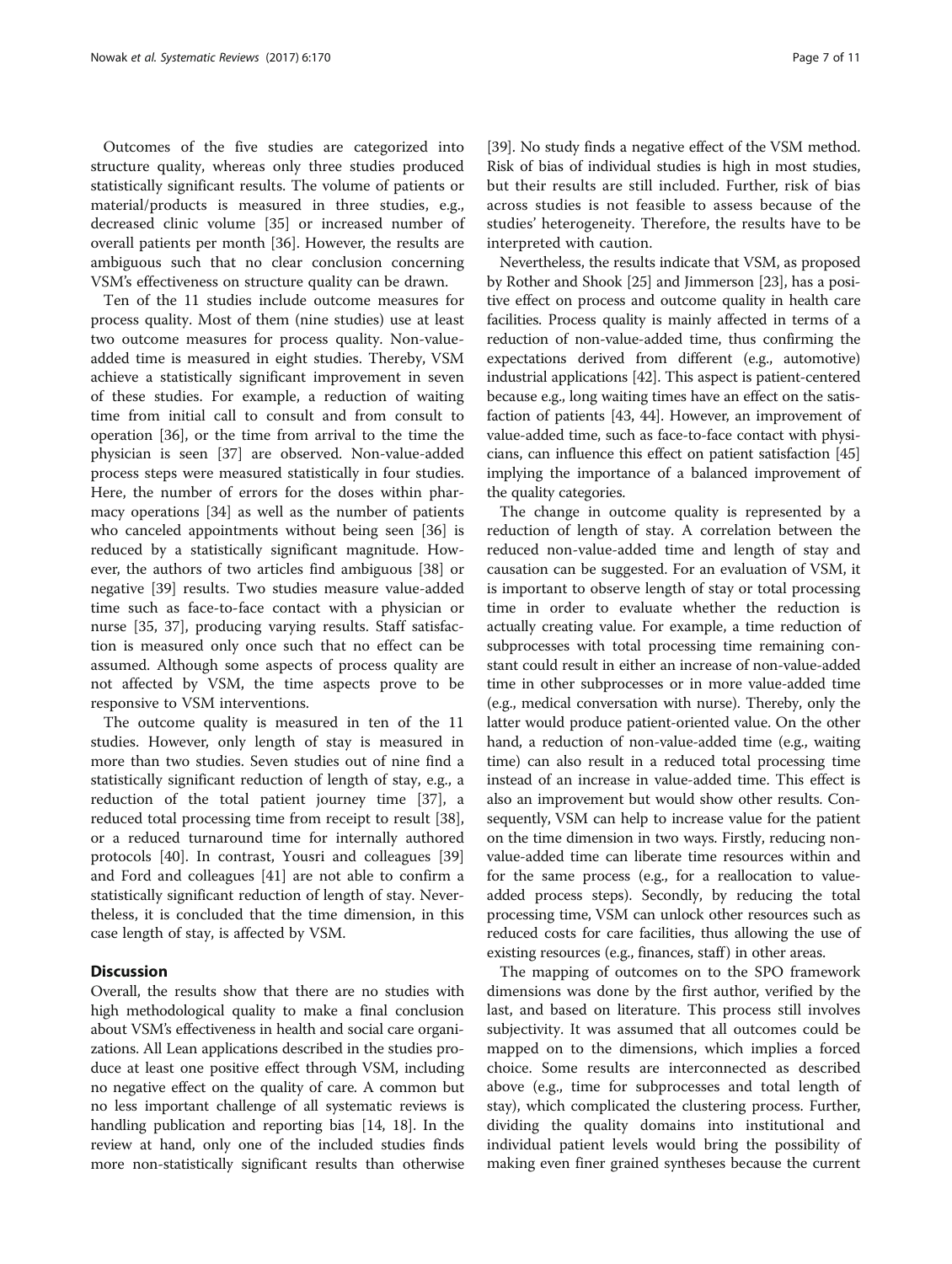subcategories do not differentiate between these aspects, potentially missing important information.

The result of this review, that VSM can affect the time aspects of health care, holds in various settings within health care, such as administrative or acute care processes. That is given for Lean management in general e.g., [[13](#page-9-0), [14](#page-9-0)]. VSM emerged out of the automobile industry and continues to produce positive effects [\[46](#page-9-0), [47](#page-9-0)] especially when continuing to develop [[48](#page-9-0)]. In comparison, the effects found in health care settings are generally weaker. That is because these settings differ from the industrial application [[49](#page-9-0)] as they are more dynamic, less predictable, and require more flexibility [\[11,](#page-8-0) [12](#page-9-0)]. A main orientation of health services research is on the patient and what is improving the patient's value [[5](#page-8-0)], which can be fulfilled by orienting the process around the patient [[50](#page-9-0)]. But a particular challenge when applying process improvement methods such as VSM in the care context is the organizational culture, the willingness to change in general, and the attitude of the staff [\[24](#page-9-0), [50, 51\]](#page-9-0). These aspects influence the implementation success of Lean management and its methods [[52](#page-9-0)]. Therefore, in advance of implementing VSM to care settings, it is essential to inform and train the staff about the Lean concept and its goals, thereby eliminating fears and misunderstandings, so that the improvement process is not impaired [\[52, 53\]](#page-9-0).

To investigate the effects of VSM, as a complex intervention, it is required to evaluate the methods within their context. For the evaluation of complex interventions, it is important to include several aspects and fulfill the requirements to be able to generalize the results [[54](#page-9-0), [55\]](#page-9-0). Process evaluation, including a logical model, improves the understanding of complexity and dynamics between context and intervention [[56\]](#page-9-0). Including a mixed methods design would further increase the understanding of the mode of action of VSM on the quality [[55\]](#page-9-0). Only three of the studies utilized mixed methods, whereby the qualitative results have not been included in this review. No study included contextual or logical models. The development of those models, based on tested results, is therefore required.

For a comprehensive understanding of VSM and its effect in care facilities, the aspects of quality influenced directly by the application of VSM have to be measured and analyzed. Based on the results, these are primarily changes in time. Not all authors of the studies collected and analyzed the total processing time or length of stay e.g., [\[42](#page-9-0)]. Most of the studies simply measured and reported outcomes, which were available for measurement, potentially missing important variables (e.g., costs, patient satisfaction, success of implementation, willingness to change). A study protocol, which increases transparency of the measured variables, was only reported once [[33](#page-9-0)]. Further, in two studies, length of stay did not change significantly, but in one of those, the mortality decreased [[39](#page-9-0)] and in the other [[41](#page-9-0)] time for subprocesses changed but health outcomes were unaffected. A comprehensive contextual model and a process evaluation would support the understanding of the connection between VSM and quality of care (e.g., mortality) as well as avoid omission in collecting data on important variables. As mentioned above, a mixed methods approach can expand the knowledge of this mode of action. For example, Mazzocato and colleagues [[24](#page-9-0)] found that staff emphasized the reduction of "individual working ambiguity" (p. 10) or a "connection between caregivers who were dependent on one another" (p. 10). Other studies, such as Hung and colleagues [[52](#page-9-0)] analyzed the factors influencing the staff's acceptance of Lean redesign within primary care, whereby implementation success is affected by the style of implementation and employee engagement. This review is limited because qualitative study designs and qualitative results of mixed methods designs are excluded. A systematic review and potentially more research including these aspects have to be conducted to analyze any causation.

The articles used in this review all include the six steps of VSM proposed by Rother and Shook [\[25](#page-9-0)] and Jimmerson [\[23](#page-9-0)]. Thereby, the comparability and homogeneity of the intervention is ensured even when sometimes employed differently. Nevertheless, the studies still show heterogeneity. Firstly, the name of the intervention used, mentioned in the title or abstract, differs between the studies, most of them using "Lean," "Value Stream Mapping," or "Lean Six Sigma" (see Additional file [3](#page-8-0)). Secondly, VSM is sometimes combined with methods such as time series analysis or a fishbone root cause analysis. This second aspect, in particular, could affect the results. To overcome the difficulty that VSM can be used as a start and end control of a process change as well as an independent method [[9\]](#page-8-0), this review only includes studies of the latter. However, only a few articles met the inclusion criteria. The potential is given that the search strategy, even though developed with high sensitivity, missed essential research articles.

A further limitation is given through the different settings. It is likely that the application of VSM within emergency departments differs from its application within administrative processes such as protocol development. Further, none of the included studies concentrate on social care settings. A systematic review of the effectiveness of VSM on specific areas of health or social care departments can increase the validity. In future, more studies of high methodological quality have to be conducted.

Carrying out a systematic review without randomized controlled trials threatens its validity. Therefore, the strength of evidence is limited. The results are potentially biased as described above and should be improved, particularly in methodological terms. However, randomized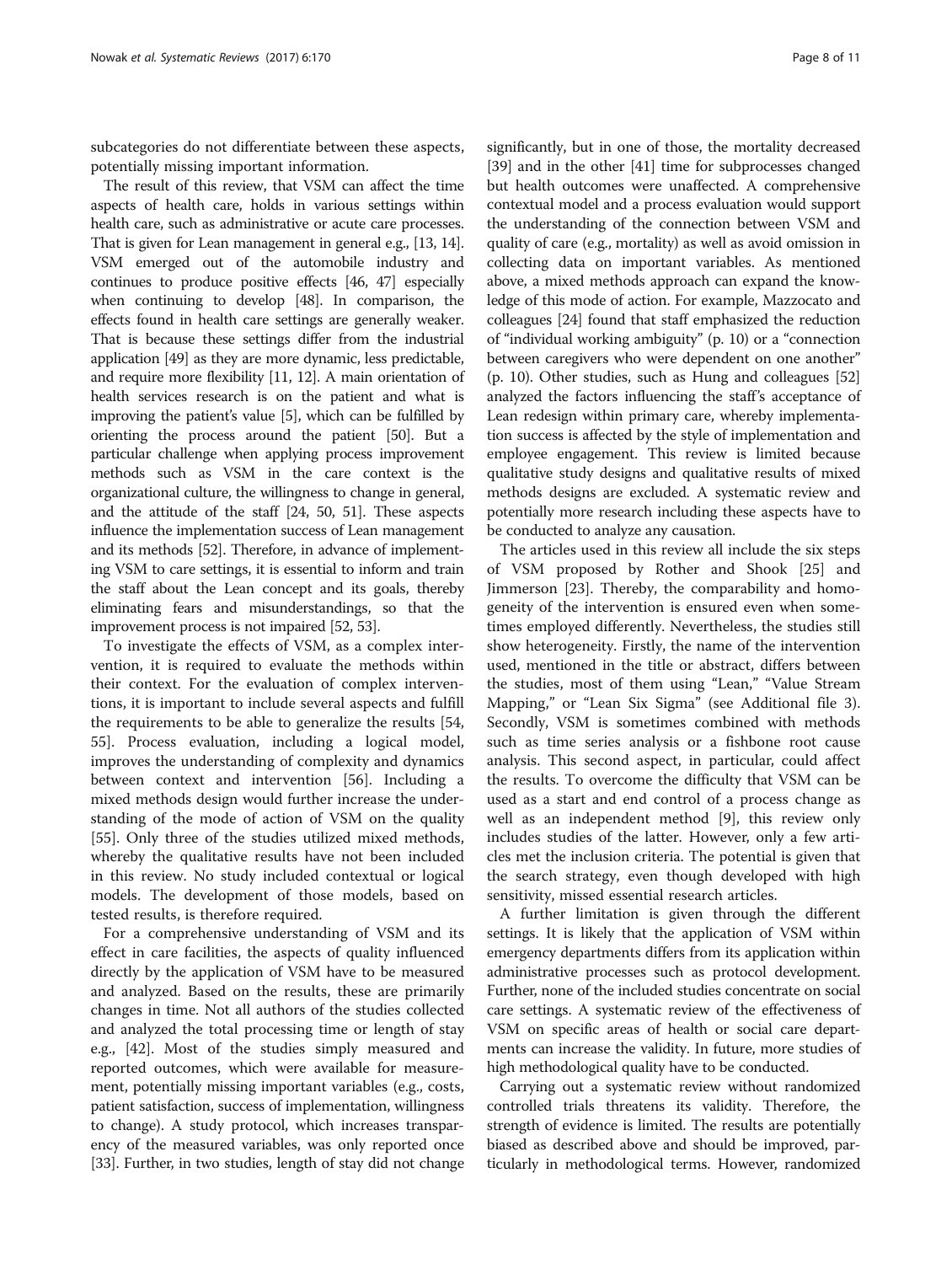<span id="page-8-0"></span>controlled trials for evaluating complex interventions are not always feasible, as realistic and more pragmatic settings are often favorable. Well-designed observational studies can integrate these advances [\[55](#page-9-0)]. For determining the effectiveness of VSM, studies examining results statistically are used, disregarding the magnitude of observed effects. Further research can overcome this limitation by including homogeneous study designs and recalculating and controlling the results. Vest and Gamm [[17](#page-9-0)] stress the need for more high qualitative evaluations of Lean management and Six Sigma in the health care context. This systematic review concludes that the same is still needed for VSM. Nevertheless, it is the best evidence available and complies with the expectations of the theory. Therefore, the results pave the way for future research to further specify its effectiveness in health and social care settings.

## Conclusions

This review concludes that a final and evidence-based evaluation of VSM in health and social care organizations cannot yet be made. However, it is assumed that an application of VSM has a positive effect on the process and outcome quality of health care organizations on a time dimension. More specifically, it seems to be able to reduce non-value-added time such as waiting times and length of stay, increasing value for the patient.

Further research with high methodological quality is needed with respect to the study design. This should especially be performed with a focus on statistical analyses and within logical and contextual models to fulfill the guidelines concerning evaluations of complex interventions.

## Additional files

[Additional file 1:](dx.doi.org/10.1186/s13643-017-0563-y) Includes the PRISMA checklist with the page numbers referring to the review manuscript: "Does Value Stream Mapping affect the structure, process, and outcome quality in care facilities? A systematic review". (DOC 64 kb)

[Additional file 2:](dx.doi.org/10.1186/s13643-017-0563-y) Shows the review protocol in the format provided by PROSPERO. The protocol includes the information out of the planning process and the adaptations made during the review process. (DOCX 27 kb)

[Additional file 3:](dx.doi.org/10.1186/s13643-017-0563-y) Includes a table with the search strategies adapted to different electronic databases. (XLSX 11 kb)

[Additional file 4:](dx.doi.org/10.1186/s13643-017-0563-y) Includes an overview of the included studies. The table shows information about included studies (reference number), country, setting, name of intervention, stated aim, study design, sample size, risk of bias, score MINORS [[31\]](#page-9-0), results (clustered into structure, process, and outcome quality), summary statistic of significant results (mean with 95% confidence interval, if available or computable). (XLSX 19 kb)

#### Abbreviations

MINORS: Methodological index for non-randomized studies; OCEBM: Oxford Centre for Evidence-Based Medicine; PRISMA scheme: Preferred Reporting Items for Systematic Reviews and Meta-Analyses scheme; PROSPERO: International prospective register of systematic reviews; SPO framework: Structure, process, and outcome quality framework; VSM: Value Stream Mapping

#### Acknowledgements

We thank Proof-Reading-Service.com Ltd for proofreading the manuscript.

## Funding

The review was funded and assigned by the Institute of Medical Sociology, Health Services Research and Rehabilitation Science (IMVR) at the Faculty of Human Sciences and the Faculty of Medicine of the University of Cologne.

#### Availability of data and materials

All data generated or analyzed during this study are included in this published article and its supplementary information files.

## Authors' contributions

All three authors conceived the research question. MN developed the search strategy, carried out the database search, extracted the outcomes of the included studies, and interpreted the data. UK and MN completed the study selection and prepared the manuscript. All three authors read and approved the final manuscript.

#### Authors' information

MN is a health services research associate and doctoral candidate at the Institute of Medical Sociology, Health Services Research and Rehabilitation Science (IMVR) at the Faculty of Human Sciences and the Faculty of Medicine of the University of Cologne. UK manages the department of health services research of the IMVR. Further, she coordinates scientifically the Center for Health Services Research Cologne (ZVFK) at the University of Cologne's Faculty of Medicine. HP is the director of the IMVR and the ZVFK.

## Ethics approval and consent to participate

Not applicable.

#### Consent for publication

Not applicable.

#### Competing interests

The authors declare that they have no competing interests.

## Publisher's Note

Springer Nature remains neutral with regard to jurisdictional claims in published maps and institutional affiliations.

## Received: 22 December 2016 Accepted: 14 August 2017 Published online: 24 August 2017

#### References

- 1. Schmidt S, Hendricks V, Griebenow R, Riedel R. Demographic change and its impact on the health-care budget for heart failure inpatients in Germany during 1995–2025. Herz. 2013;38:862–7. 10.1007/s00059-013-3955-3
- 2. Halaweish I, Alam HB. Changing demographics of the American population. Surg Clin North Am. 2015;95:1–10.
- 3. Institute of Medicine. Crossing the quality chasm: a new health system for the 21st century. Washington, DC: National Academy Press; 2001.
- 4. Graber M, Gordon R, Franklin N. Reducing diagnostics errors in medicine: what's the goal? Acad Med. 2002;77:981–92. 10.1097/00001888-200210000-00009
- 5. Porter ME. Value-based health care delivery. Ann Surg. 2008;248:503–9. 10. 1097/SLA.0b013e31818a43af
- 6. Womack JP, Jones DT. Lean thinking: Ballast abwerfen, Unternehmensgewinne steigern. 3rd ed. Frankfurt: Campus-Verl; 2013.
- 7. Pfaff H. Lean Production ein Modell für das Krankenhaus? Gefahren, Chancen, Denkanstöße. Zeitschrift für Gesundheitswissenschaften. 1994;2:61–80.
- 8. Poksinska B. The current state of Lean implementation in health care: literature review. Qual Manag Health Care. 2010;19:319–29. 10.1097/QMH. 0b013e3181fa07bb
- 9. Varkey P, Reller MK, Resar RK. Basics of quality improvement in health care. Mayo Clin Proc. 2007;82:735–9. 10.4065/82.6.735
- 10. Waldhausen JH, Avansino JR, Libby A, Sawin RS. Application of lean methods improves surgical clinic experience. J Pediatr Surg. 2010;45:1420–5. 10.1016/j.jpedsurg.2009.10.049
- 11. DelliFraine JL, Wang Z, McCaughey D, Langabeer JR, Erwin CO. The use of six sigma in health care management: are we using it to its full potential? Qual Manag Health Care. 2013;22:210–23. 10.1097/QMH.0b013e31829a838e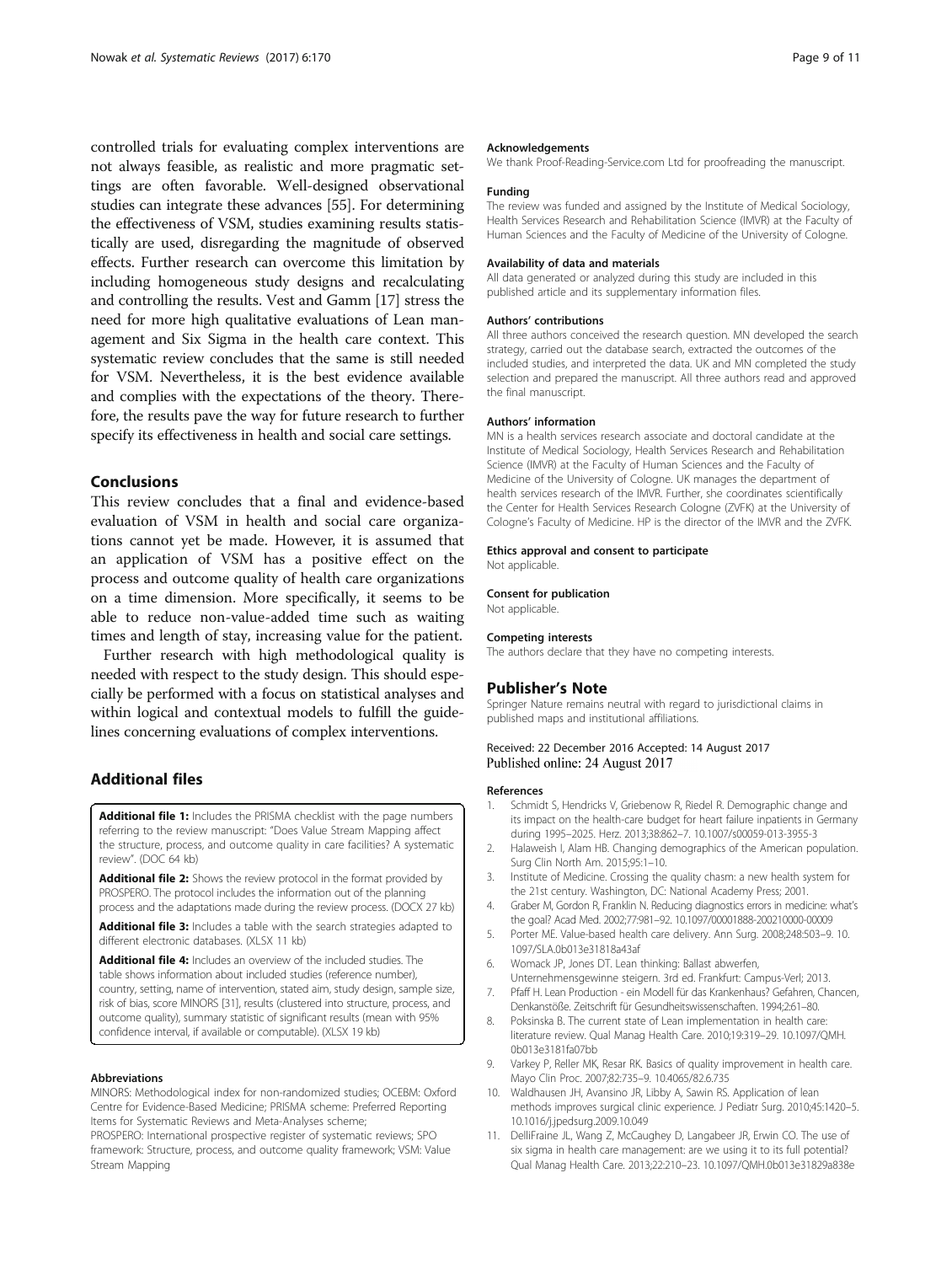- <span id="page-9-0"></span>12. McDaniel RR, Lanham HJ. Evidence as a tool for managerial action: a complex adaptive systems view. Health Care Manag Rev. 2009;34:216–8. 10. 1097/HMR.0b013e3181a943f7
- 13. Mason SE, Nicolay CR, Darzi A. The use of Lean and Six Sigma methodologies in surgery: a systematic review. Surgeon. 2015;13:91–100. 10. 1016/j.surge.2014.08.002
- 14. Holden RJ. Lean thinking in emergency departments: a critical review. Ann Emerg Med. 2011;57:265–78.
- 15. Moraros J, Lemstra M, Nwankwo C. Lean interventions in healthcare: do they actually work? A systematic literature review. Int J Qual Health Care. 2016;28:150–65. 10.1093/intqhc/mzv123
- 16. D'Andreamatteo A, Ianni L, Lega F, Sargiacomo M. Lean in healthcare: a comprehensive review. Health Policy. 2015; 10.1016/j.healthpol.2015.02.002
- 17. Vest JR, Gamm LD. A critical review of the research literature on Six Sigma, Lean and StuderGroup's Hardwiring Excellence in the United States: the need to demonstrate and communicate the effectiveness of transformation strategies in healthcare. Implement Sci. 2009;4:35. 10.1186/1748-5908-4-35
- 18. Mazzocato P, Savage C, Brommels M, Aronsson H, Thor J. Lean thinking in healthcare: a realist review of the literature. Qual Saf Health Care. 2010;19: 376–82. 10.1136/qshc.2009.037986
- 19. Henrique DB, Rentes AF, Godinho Filho M, Esposto KF. A new value stream mapping approach for healthcare environments. Prod Plan Control. 2015;27: 24–48. 10.1080/09537287.2015.1051159
- 20. Donabedian A. The quality of care. How can it be assessed? JAMA. 1988; 260:1743–8.
- 21. Donabedian A. Evaluating the quality of medical care. Milbank Q. 2005;83:691-729.
- 22. Kunkel S, Rosenqvist U, Westerling R. The structure of quality systems is important to the process and outcome, an empirical study of 386 hospital departments in Sweden. BMC Health Serv Res. 2007;7:104. 10.1186/1472- 6963-7-104
- 23. Jimmerson C. Value stream mapping for healthcare made easy. Boca Raton: CRC Press; 2010.
- 24. Mazzocato P, Holden RJ, Brommels M, Aronsson H, Bäckman U, Elg M, Thor J. How does lean work in emergency care? A case study of a lean-inspired intervention at the Astrid Lindgren Children's hospital, Stockholm, Sweden. BMC Health Serv Res. 2012;12:28. 10.1186/1472-6963-12-28
- 25. Rother M, Shook J. Learning to see: value stream mapping to create value and eliminate muda. 1st ed. Brookline: Lean Enterprise Institute; 2003.
- 26. Liberati A, Altman DG, Tetzlaff J, Mulrow C, Gotzsche PC, Ioannidis JP, et al. The PRISMA statement for reporting systematic reviews and meta-analyses of studies that evaluate health care interventions: explanation and elaboration. PLoS Med. 2009;6:e1000100. 10.1371/journal.pmed.1000100
- 27. Versorgungsforschung Deutschland Datenbank. VSM Value Stream Mapping in Versorgungseinrichtungen – eine evidenzbasierte Maßnahme der Organisationsentwicklung? 2015. [http://www.versorgungsforschung](http://www.versorgungsforschung-deutschland.de/show.php?pid=2705)[deutschland.de/show.php?pid=2705](http://www.versorgungsforschung-deutschland.de/show.php?pid=2705). Accessed 8 Nov 2016.
- 28. Hines P, Rich N. The seven value stream mapping tools. Int J Oper Prod Manag. 1997;17:46–64. 10.1108/01443579710157989
- 29. Phillips B, Ball C, Sackett D, Badenoch D, Straus S, Haynes B, Dawes M. Levels of evidence: Oxford Centre for Evidence-based medicine levels of evidence (May2001). BJU Int. 2009;103:1147.
- 30. Higgins JP, Green S. Cochrane handbook for systematic reviews of interventions version 5.1.0; 2011.
- 31. Slim K, Nini E, Forestier D, Kwiatkowski F, Panis Y, Chipponi J. Methodological index for non-randomized studies (MINORS): development and validation of a new instrument. ANZ J Surg. 2003;73:712–6.
- 32. Zeng X, Zhang Y, Kwong JSW, Zhang C, Li S, Sun F, et al. The methodological quality assessment tools for preclinical and clinical studies, systematic review and meta-analysis, and clinical practice guideline: a systematic review. J Evid Based Med. 2015;8:2–10. 10.1111/jebm.12141
- 33. Collar RM, Shuman AG, Feiner S, McGonegal AK, Heidel N, Duck M, et al. Lean management in academic surgery. J Am Coll Surg. 2012;214:928–36. 10.1016/j.jamcollsurg.2012.03.002
- 34. L'Hommedieu T, Kappeler K. Lean methodology in i.v. edication processes in a children's hospital. Am J Health Syst Pharm. 2010;67:2115–8. 10.2146/ajhp100151
- 35. Skeldon SC, Simmons A, Hersey K, Finelli A, Jewett MA, Zlotta AR, Fleshner NE. Lean methodology improves efficiency in outpatient academic urooncology clinics. Urology. 2014;83:992–7. 10.1016/j.urology.2013.11.048
- 36. Reznick D, Niazov L, Holizna E, Siperstein A. Applying industrial process improvement techniques to increase efficiency in a surgical practice. Surgery. 2014;156:752–8. 10.1016/j.surg.2014.06.059
- 37. McDermott AM, Kidd P, Gately M, Casey R, Burke H, O'Donnell P, et al. Restructuring of the Diabetes Day Centre: a pilot lean project in a tertiary referral centre in the West of Ireland. BMJ Qual Saf. 2013;22:681–8. 10.1136/ bmjqs-2012-001676
- 38. Michael CW, Naik K, McVicker M. Value stream mapping of the Pap test processing procedure: a lean approach to improve quality and efficiency. Am J Clin Pathol. 2013;139:574–83. 10.1309/AJCPIWKS7DJXEEQQ
- 39. Yousri TA, Khan Z, Chakrabarti D, Fernandes R, Wahab K. Lean thinking: can it improve the outcome of fracture neck of femur patients in a district general hospital? Injury. 2011;42:1234–7. 10.1016/j.injury.2010.11.024
- 40. McJoynt TA, Hirzallah MA, Satele DV, Pitzen JH, Alberts SR, Rajkumar SV. Building a protocol expressway: the case of Mayo Clinic Cancer Center. J Clin Oncol. 2009;27:3855–60. 10.1200/JCO.2008.21.4338
- 41. Ford AL, Williams JA, Spencer M, McCammon C, Khoury N, Sampson TR, et al. Reducing door-to-needle times using Toyota's lean manufacturing principles and value stream analysis. Stroke. 2012;43:3395–8. 10.1161/ STROKEAHA.112.670687
- 42. Singh B, Garg SK, Sharma SK. Value stream mapping: literature review and implications for Indian industry. Int J Adv Manuf Technol. 2011;53:799–809. 10.1007/s00170-010-2860-7
- 43. Billing K, Newland H, Selva D. Improving patient satisfaction through information provision. Clin Exp Ophthalmol. 2007;35:439–47. 10.1111/j.1442- 9071.2007.01514.x
- 44. Waters S, Edmondston SJ, Yates PJ, Gucciardi DF. Identification of factors influencing patient satisfaction with orthopaedic outpatient clinic consultation: a qualitative study. Man Ther. 2016;25:48–55. 10.1016/j.math. 2016.05.334
- 45. Anderson RT, Camacho FT, Balkrishnan R. Willing to wait?: The influence of patient wait time on satisfaction with primary care. BMC Health Serv Res. 2007;7:31. 10.1186/1472-6963-7-31
- 46. Lacerda AP, Xambre AR, Alvelos HM. Applying value stream mapping to eliminate waste: a case study of an original equipment manufacturer for the automotive industry. Int J Prod Res. 2015;54:1708–20. 10.1080/00207543. 2015.1055349
- 47. Bhamu J, Singh SK. Lean manufacturing: literature review and research issues. Int J Oper Prod Manage. 2014;34:876–940. 10.1108/IJOPM-08-2012-0315
- 48. Hines P, Holweg M, Rich N. Learning to evolve. Int J Oper Prod Manag. 2004;24:994–1011. 10.1108/01443570410558049
- 49. Radnor ZJ, Holweg M, Waring J. Lean in healthcare: the unfilled promise? Soc Sci Med. 2012;74:364–71. 10.1016/j.socscimed.2011.02.011
- 50. Vos L, Chalmers SE, La Duckers M, Groenewegen PP, Wagner C, van Merode GG. Towards an organisation-wide process-oriented organisation of care: a literature review. Implement Sci. 2011;6:8. 10.1186/1748-5908-6-8
- 51. Ulhassan W, von Thiele Schwarz U, Thor J, Westerlund H. Interactions between lean management and the psychosocial work environment in a hospital setting—a multi-method study. BMC Health Serv Res. 2014;14:480. 10.1186/1472-6963-14-480
- 52. Hung D, Gray C, Martinez M, Schmittdiel J, Harrison MI. Acceptance of lean redesigns in primary care: a contextual analysis. Health Care Manag Rev. 2016:1–10. 10.1097/HMR.0000000000000106
- 53. Drotz E, Poksinska B. Lean in healthcare from employees' perspectives. J Health Organ Manag. 2014;28:177–95. 10.1108/JHOM-03-2013-0066
- 54. Craig P, Dieppe P, Macintyre S, Michie S, Nazareth I, Petticrew M. Developing and evaluating complex interventions: the new Medical Research Council guidance. BMJ. 2008;337:979–83. 10.1136/bmj.a1655
- 55. Raine R, Fitzpatrick R, Barratt H, Bevan G, Black N, Boaden R, et al. Challenges, solutions and future directions in the evaluation of service innovations in health care and public health. HS&DR. 2016;4:1–136. 10.3310/hsdr04160
- 56. Wells M, Williams B, Treweek S, Coyle J, Taylor J. Intervention description is not enough: evidence from an in-depth multiple case study on the untold role and impact of context in randomised controlled trials of seven complex interventions. Trials. 2012;13:95. 10.1186/1745-6215-13-95
- 57. Arbune A, Wackerbarth S, Allison P, Conigliaro J. Improvement through small cycles of change: lessons from an academic medical center emergency department. J Healthc Qual. 2014:1–11. 10.1111/jhq.12078
- 58. Bhat S, Gijo EV, Jnanesh NA. Application of Lean Six Sigma methodology in the registration process of a hospital. Int J Productivity Perf Mgmt. 2014;63: 613–43. 10.1108/IJPPM-11-2013-0191
- 59. Chiodo A, Wilke R, Bakshi R, Hurvitz E, Craig A, Duwe D. Using Lean principles to manage throughput on an inpatient rehabilitation unit. Am J Phys Med Rehabil. 2012;91:977–83.